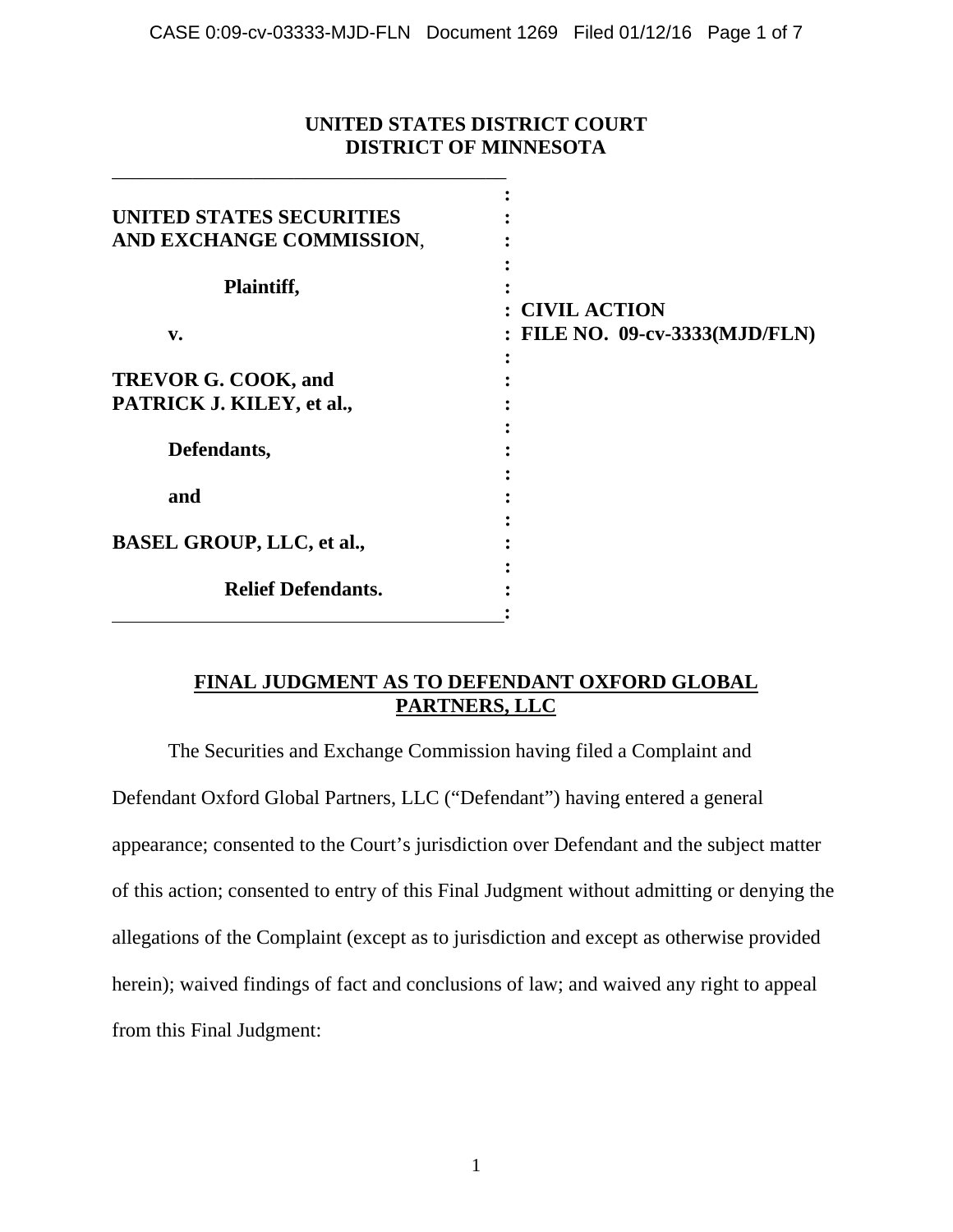I.

IT IS HEREBY ORDERED, ADJUDGED, AND DECREED that Defendant and Defendant's agents, servants, employees, attorneys, and all persons in active concert or participation with them who receive actual notice of this Final Judgment by personal service or otherwise are permanently restrained and enjoined from violating, directly or indirectly, Section 10(b) of the Securities Exchange Act of 1934 (the "Exchange Act") [15 U.S.C.  $\S$  78j(b)] and Rule 10b-5 promulgated thereunder [17 C.F.R.  $\S$  240.10b-5], by using any means or instrumentality of interstate commerce, or of the mails, or of any facility of any national securities exchange, in connection with the purchase or sale of any security:

(a) to employ any device, scheme, or artifice to defraud;

(b) to make any untrue statement of a material fact or to omit to state a material fact necessary in order to make the statements made, in the light of the circumstances under which they were made, not misleading; or

(c) to engage in any act, practice, or course of business which operates or would operate as a fraud or deceit upon any person.

II.

IT IS HEREBY FURTHER ORDERED, ADJUDGED, AND DECREED that

Defendant and Defendant's agents, servants, employees, attorneys, and all persons in active concert or participation with them who receive actual notice of this Final Judgment by personal service or otherwise are permanently restrained and enjoined from violating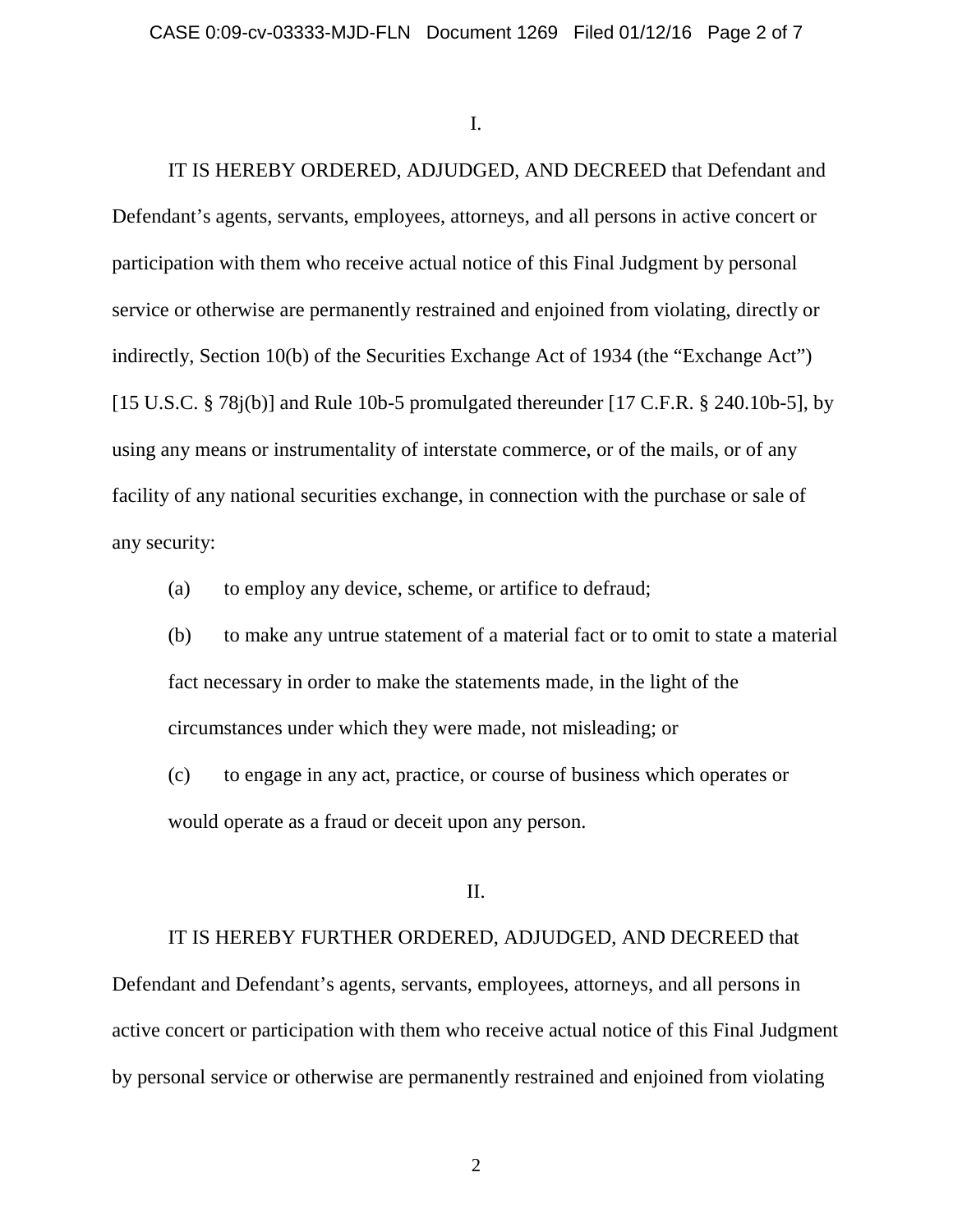Section 17(a) of the Securities Act of 1933 (the "Securities Act") [15 U.S.C. § 77q(a)] in the offer or sale of any security by the use of any means or instruments of transportation or communication in interstate commerce or by use of the mails, directly or indirectly:

(a) to employ any device, scheme, or artifice to defraud;

(b) to obtain money or property by means of any untrue statement of a material fact or any omission of a material fact necessary in order to make the statements made, in light of the circumstances under which they were made, not misleading; or

(c) to engage in any transaction, practice, or course of business which operates or would operate as a fraud or deceit upon the purchaser.

### III.

IT IS HEREBY FURTHER ORDERED, ADJUDGED, AND DECREED that Defendant and Defendant's agents, servants, employees, attorneys, and all persons in active concert or participation with them who receive actual notice of this Final Judgment by personal service or otherwise are permanently restrained and enjoined from violating Section 5 of the Securities Act [15 U.S.C. § 77e] by, directly or indirectly, in the absence of any applicable exemption:

(a) Unless a registration statement is in effect as to a security, making use of any means or instruments of transportation or communication in interstate commerce or of the mails to sell such security through the use or medium of any prospectus or otherwise;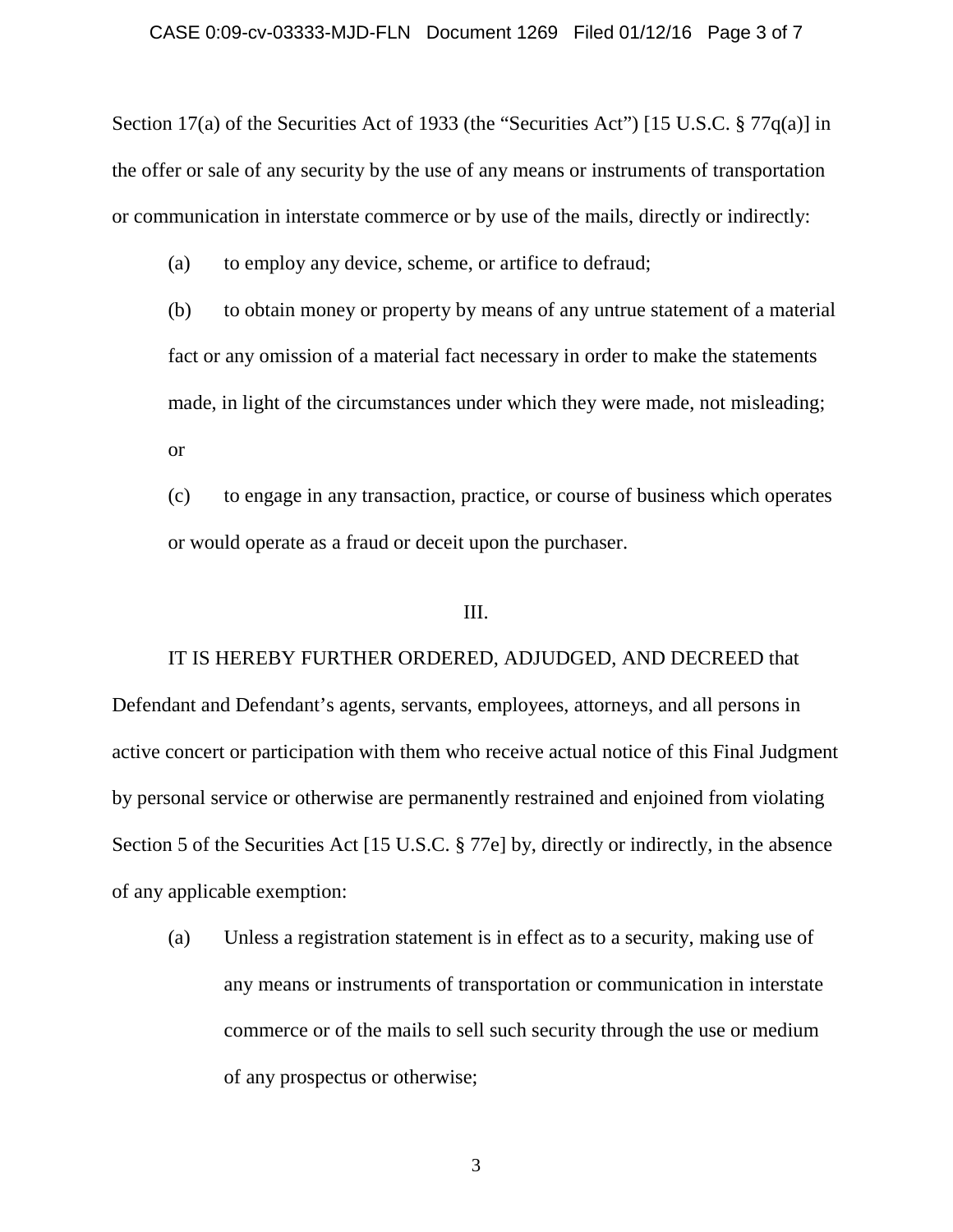- (b) Unless a registration statement is in effect as to a security, carrying or causing to be carried through the mails or in interstate commerce, by any means or instruments of transportation, any such security for the purpose of sale or for delivery after sale; or
- (c) Making use of any means or instruments of transportation or communication in interstate commerce or of the mails to offer to sell or offer to buy through the use or medium of any prospectus or otherwise any security, unless a registration statement has been filed with the Commission as to such security, or while the registration statement is the subject of a refusal order or stop order or (prior to the effective date of the registration statement) any public proceeding or examination under Section 8 of the Securities Act [15 U.S.C. § 77h].

#### IV.

IT IS HEREBY FURTHER ORDERED, ADJUDGED, AND DECREED that Defendant is liable, jointly and severally with: Trevor G. Cook; Patrick Joseph Kiley; Jason Bo-Alan Beckman; UBS Diversified Growth, LLC; Universal Brokerage FX Management, LLC; Oxford Global Advisors, LLC; The Oxford Private Client Group, LLC for disgorgement of \$143,228,742 representing profits gained as a result of the conduct alleged in the Complaint, together with prejudgment interest thereon in the amount of \$12,699,781 for a total of \$155,928,523. Defendant shall satisfy this obligation by paying \$155,928,523 to the Securities and Exchange Commission, or to the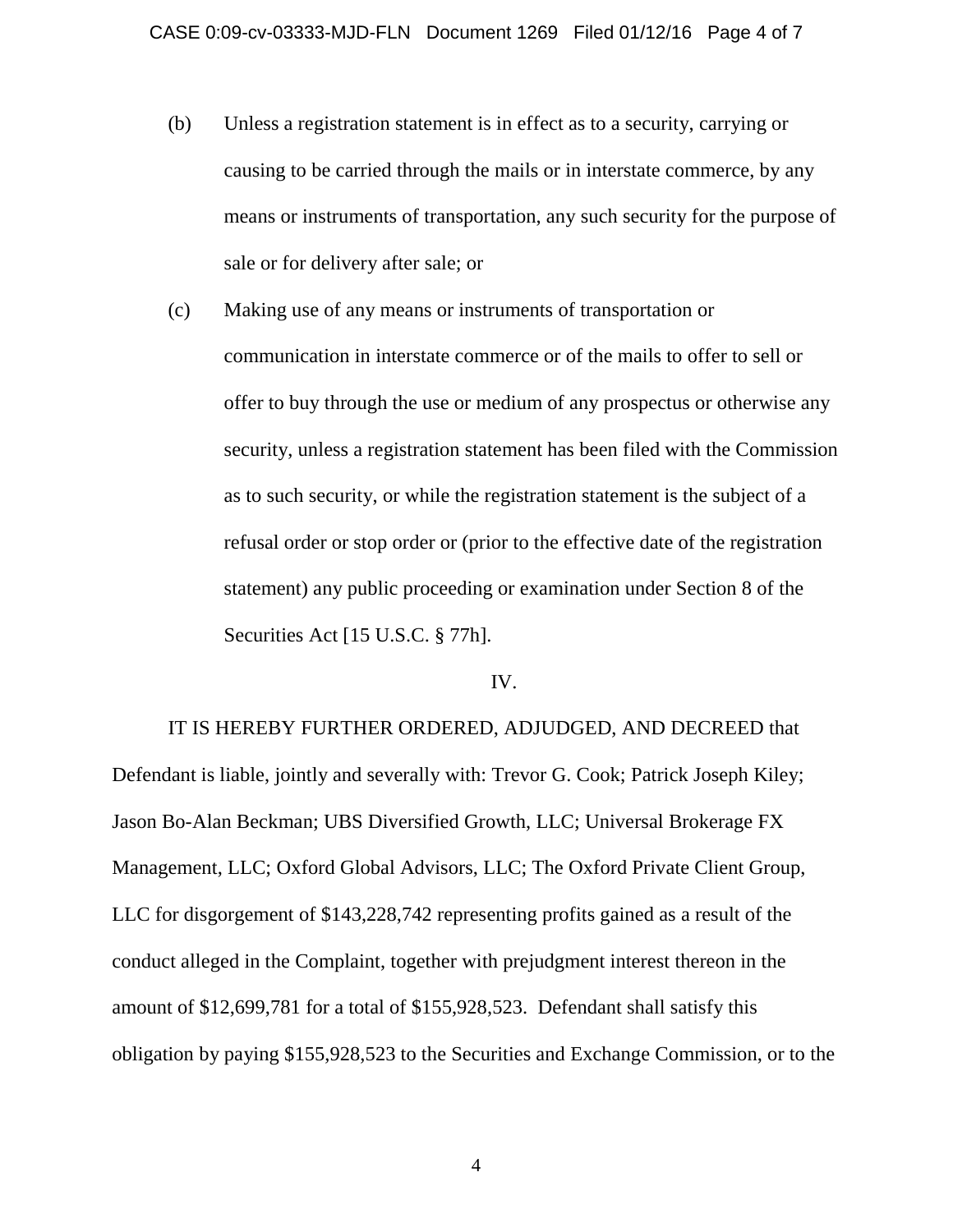court-appointed Receiver if directed by the Court, within 14 days after entry of this Final Judgment.

Defendant may transmit payment electronically to the Commission, which will provide detailed ACH transfer/Fedwire instructions upon request. Payment may also be made directly from a bank account via Pay.gov through the SEC website at [http://www.sec.gov/about/offices/ofm.htm.](http://www.sec.gov/about/offices/ofm.htm) Defendant may also pay by certified check, bank cashier's check, or United States postal money order payable to the Securities and Exchange Commission, which shall be delivered or mailed to

Enterprise Services Center Accounts Receivable Branch 6500 South MacArthur Boulevard Oklahoma City, OK 73169

and shall be accompanied by a letter identifying the case title, civil action number, and name of this Court; Oxford Global Partners, LLC as a defendant in this action; and specifying that payment is made pursuant to this Final Judgment.

Defendant shall simultaneously transmit photocopies of evidence of payment and case identifying information to the Commission's counsel in this action. By making this payment, Defendant relinquishes all legal and equitable right, title, and interest in such funds and no part of the funds shall be returned to Defendant.

Unless the Court otherwise orders or authorizes the court-appointed Receiver in this matter, the Commission shall hold the funds (collectively, the "Fund") and may propose a plan to distribute the Fund subject to the Court's approval. The Court shall retain jurisdiction over the administration of any distribution of the Fund. If the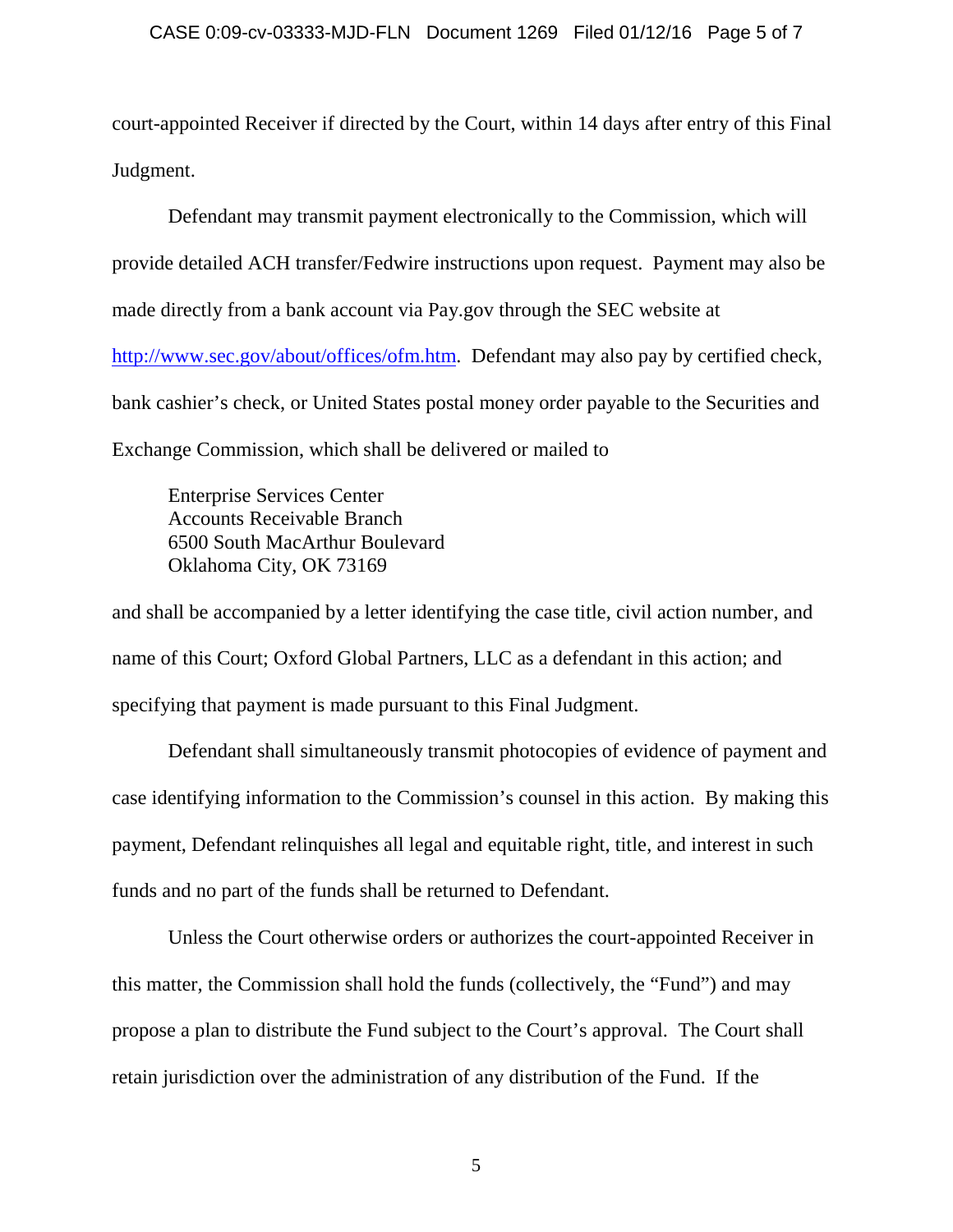Commission staff determines that the Fund will not be distributed, the Commission shall send the funds paid pursuant to this Final Judgment to the United States Treasury.

The Commission may enforce the Court's judgment for disgorgement and prejudgment interest by moving for civil contempt (and/or through other collection procedures authorized by law) at any time after 14 days following entry of this Final Judgment. Defendant shall pay post judgment interest on any delinquent amounts pursuant to 28 U.S.C. § 1961.

V.

IT IS HEREBY FURTHER ORDERED, ADJUDGED, AND DECREED that none of the provisions in this Final Judgment or the Defendant's Consent shall in any way affect the Receivership established in this matter. The powers and duties of the Receiver as set forth in the Second Amended Order Appointing Receiver [Dkt. 68] shall remain in full force and effect unless and until this Court orders otherwise.

### VI.

IT IS FURTHER ORDERED, ADJUDGED, AND DECREED that the Consent is incorporated herein with the same force and effect as if fully set forth herein, and that Defendant shall comply with all of the undertakings and agreements set forth therein.

#### VII.

IT IS FURTHER ORDERED, ADJUDGED, AND DECREED that this Court shall retain jurisdiction of this matter for the purposes of enforcing the terms of this Final Judgment.